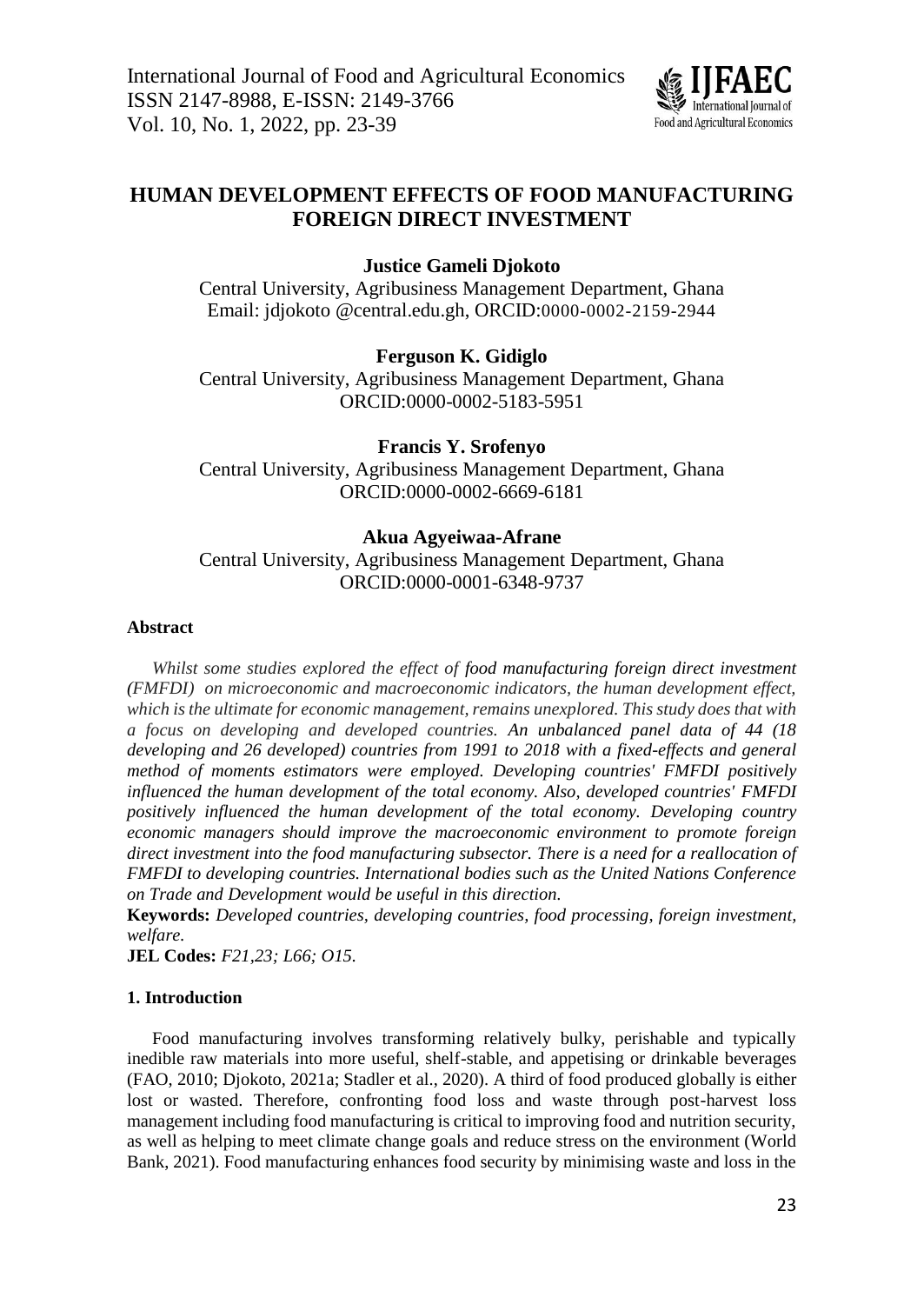food chain and by increasing food accessibility and marketability. Food manufacturing also increases food quality and safety (FAO, 2010; Djokoto, 2021a; Leonard et al., 2020; Phan et al., 2020; Stadler et al., 2020).

The food manufacturing sector appears to be comparatively more relevant to developing and economies in transition than for developed countries as it constitutes 3.03%, 3.11% and 2.10% of gross domestic product (GDP), respectively (FAOSTAT, 2021; Djokoto, 2021a). Nevertheless, the food manufacturing sector needs more investments for growth and development (Djokoto, 2021a; Hine, 2015; Primanthi, 2015). These have created an opportunity for many countries to implement policies to attract foreign direct investment into their respective food manufacturing sectors (Djokoto, 2021a). Foreign direct investment is a cross-border transaction establishing a lasting interest by a resident enterprise in one economy (direct investor) in an enterprise (direct investment enterprise) that is resident in an economy other than that of the direct investor (OECD, 2009; Punthakey, 2020; UNCTAD, 2009). The benefits include investment accumulation, technology transfer and job creation (de Mello Jr, 1997; Farla et al., 2016; Kosova, 2010). Despite the varied goals of economic policy, the welfare (human development) of the citizens is the ultimate. We ask whether foreign direct investment into food manufacturing impacts human development?

As people are the ultimate target of economic policies, their wellbeing should be paramount. Hitherto, economic growth alone had been used to measure welfare at the macroeconomic level. The United Development Programme (UNDP) had developed the Human Development Index (HDI) as a summary measure of average achievement in key dimensions of human development. These are long and healthy life, being knowledgeable and having a decent standard of living. The index is the geometric mean of normalised indices for each of the three dimensions (UNDP, 2021). Welfare matters appear to be more important in developing countries owing to the development gap within the group of countries.

The determinants of foreign direct investment into food manufacturing have been studied by Wendt and Pederson (2006) and Nellis Jr. (1977) in the US food manufacturing industry, Phillips and Ahmadi‐Esfahani (2010) in Australia and Vaughan (1995) in Canada. These were firm-level studies. Others investigated the effect of FMFDI on domestic investment (Djokoto, 2021a), productivity (Primanthi, 2015) and competition (Overend, 1995). Djokoto (2021a) found that in the long run for all developing, transition and developed countries, FMFDI crowd-in domestic investment. FMFDI contributed positively to technical efficiency and total factor productivity growth. On the contrary, horizontal spillovers and fiscal incentives were found to hurt technical efficiency and productivity growth (Primanthi, 2015). Overend (1995) found that multinational firms acted more aggressively toward increases in output by domestically owned firms than domestically owned firms acted in response to increases in output by multinational firms. Whilst these studies explored the effect of FMFDI on microeconomic indicators as well as macroeconomic indicators, the human development effect, which is the ultimate for economic management, remains unexplored. This study fills this gap.

The literature review is presented next. The data and modelling constitute the third section. In the fourth section, the results are presented and discussed. Conclusions and recommendations are presented in the last section.

#### **2. Literature Review**

## **2.1 Theoretical Review**

The welfare and economic growth literature have contributed to the effect of macroeconomic including foreign direct investment (FDI) on welfare. Early studies had, however, focused on incomes and commodities to judge a person's advantage, misery, and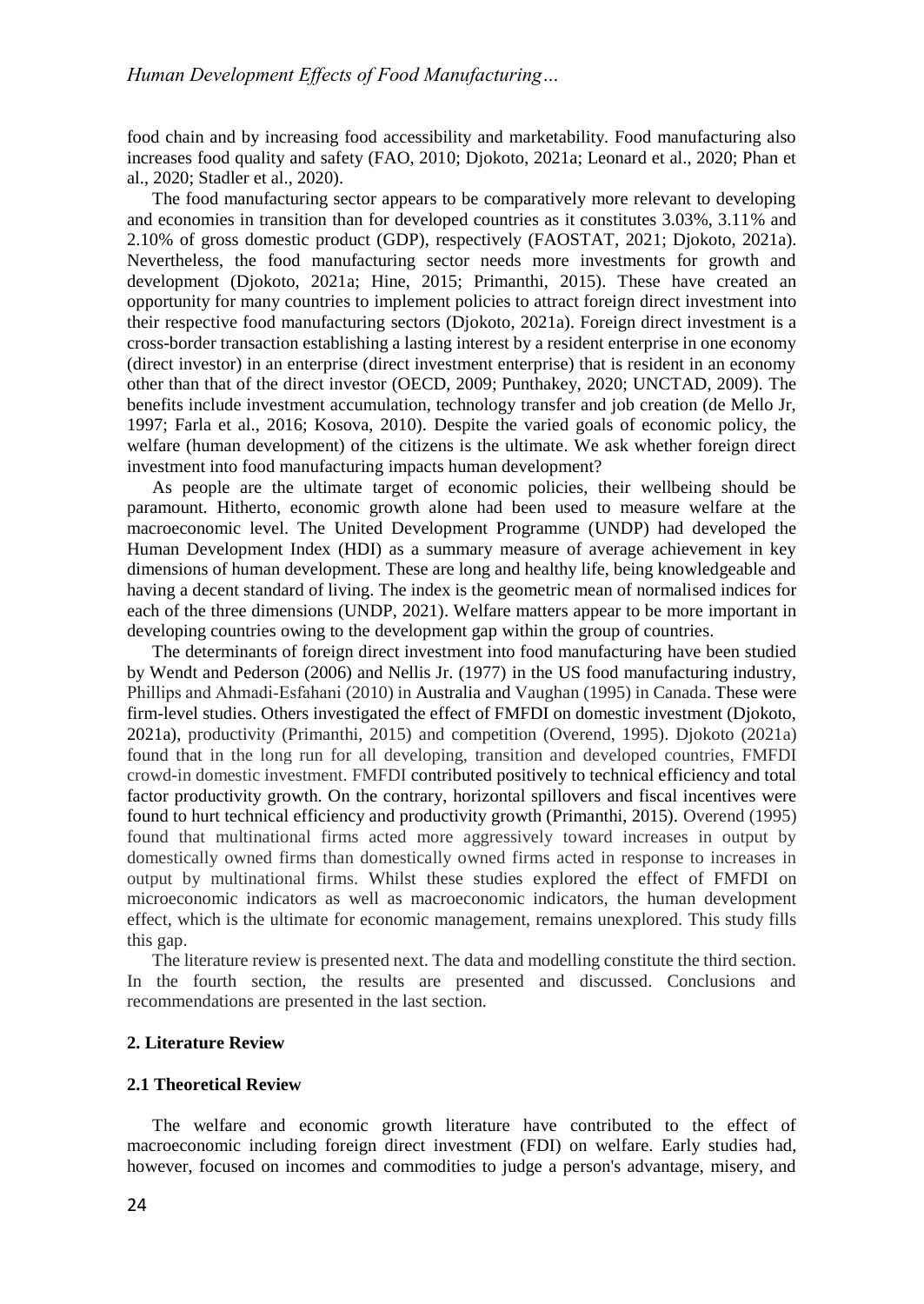deprivation (Sen 1987, 1992). Many socio-economic indicators or variables are known to contribute to changes and the general enhancement of the quality of life of a person (Sen 1992, 1987, 1997, 1998). The importance of redirecting attention to parameters and indicators that people have reason to value intrinsically has come to the fore (Afoakwa, 2016; Gökmenoğlu et al., 2018; Sen, 1987, 1992; Sharma and Gani, 2004; Kaukab and Surwandono, 2012).

Technological progress has been noted to have an influential effect on societal progress. Technological progress is the ultimate driving force behind sustained economic growth (Sharma and Gani, 2004; Solow, 1956). As FDI encourages technological integration with local input, it promotes cooperation with local enterprises and helps human resources development. FDI flows are crucial in creating the environment for a country with low technology, limited human, and organisational resources to catch up as it moves towards convergence with more developed countries (Menon, 2013; Kaukab and Surwandono, 2012). Considering the neoclassical growth model, FDI effects on humans, physical and employment will lead to human development (Mustafa et al., 2017; Kaukab and Surwandono, 2012). As FDI contributes to employment creation, skill development, income generation and technological improvements, this would enhance the well-being of recipient countries. The owners of the FDI firms would also benefit through returns on their investment.

#### **2.2 Empirical Review**

There is the absence of empirical evidence on the macroeconomic perspectives of FDI and human development, either for food manufacturing or manufacturing in general. Thus, literature on the effect of FDI on human development for the total economy was reviewed.

The literature covered the world (Djokoto, 2021b; Orbes Cervantes 2019; Srivastava and Talwar, 2020), Africa (Nakouwo, 2019; Tamer, 2013), developing and developed countries (De Groot, 2014; Djokoto, 2021c; Sharma and Gani, 2004), the Middle East and North Africa (MENA) and Association of South-East Asian Nations (ASEAN) (Hamdi and Hakimi, 2021; Kaukab and Surwandono, 2021), sub-Saharan Africa (Afoakwa, 2016; Ganiyu, 2016), North Africa (Kolster, 2015), and some individual countries; Nigeria – Fagbemi and Osinubi (2020); Morocco – Mansouri (2019) and Pakistan – Minkaj et al. (2007).

Afoakwa (2016) reported a negative effect of FDI on human development whilst Fegbemi and Osinubi (2020), Hamdi and Hakimi (2021) and Mansouri (2019) found a positive effect. In the long run, positive effects of FDI on human development have been found (Ganiyu, 2016; Kaukab and Surwandono, 2021; Kolster, 2015; Mansouri, 2019; Minhaj et al., 2007; Orbes Cervantes, 2019; Tamer, 2013). Orbes Cervantes (2019) explained that FDI offers benefits that enhance human development, such as the host country's economic growth and higher income which in turn are likely to encourage governments and individuals to spend more on education and health. Ganiyu (2016) noted that foreign investment creates more jobs, develops local skills, and stimulates technological progress, so human development will improve. FDI is more effective in countries with comparatively better economies, infrastructure, and business environments (Tamer, 2013).

On the contrary, Afoakwa (2016), De Groot (2014) and Nakouwo (2019) found a negative effect in the long run. De Groot (2014) noted that policymakers generally face a budget constraint that allows them to make certain spending choices. Increasing expenditures on attracting FDI may thus result in lower expenditures on health and education, which could imply a negative relationship between attracting FDI and lower levels of human development.

Departing from the significant effects of FDI on human development, Fagbemi and Osinubi (2020), Sharma and Gani (2004) and Srivastava and Talwar (2020) reported no significant effect of FDI on human development. Fagbemi and Osinubi (2020) attributed the insignificant effect to some reasons. The authors acknowledged the technology transfer and local skill improvement role of FDI. And noted that a less developed investment climate is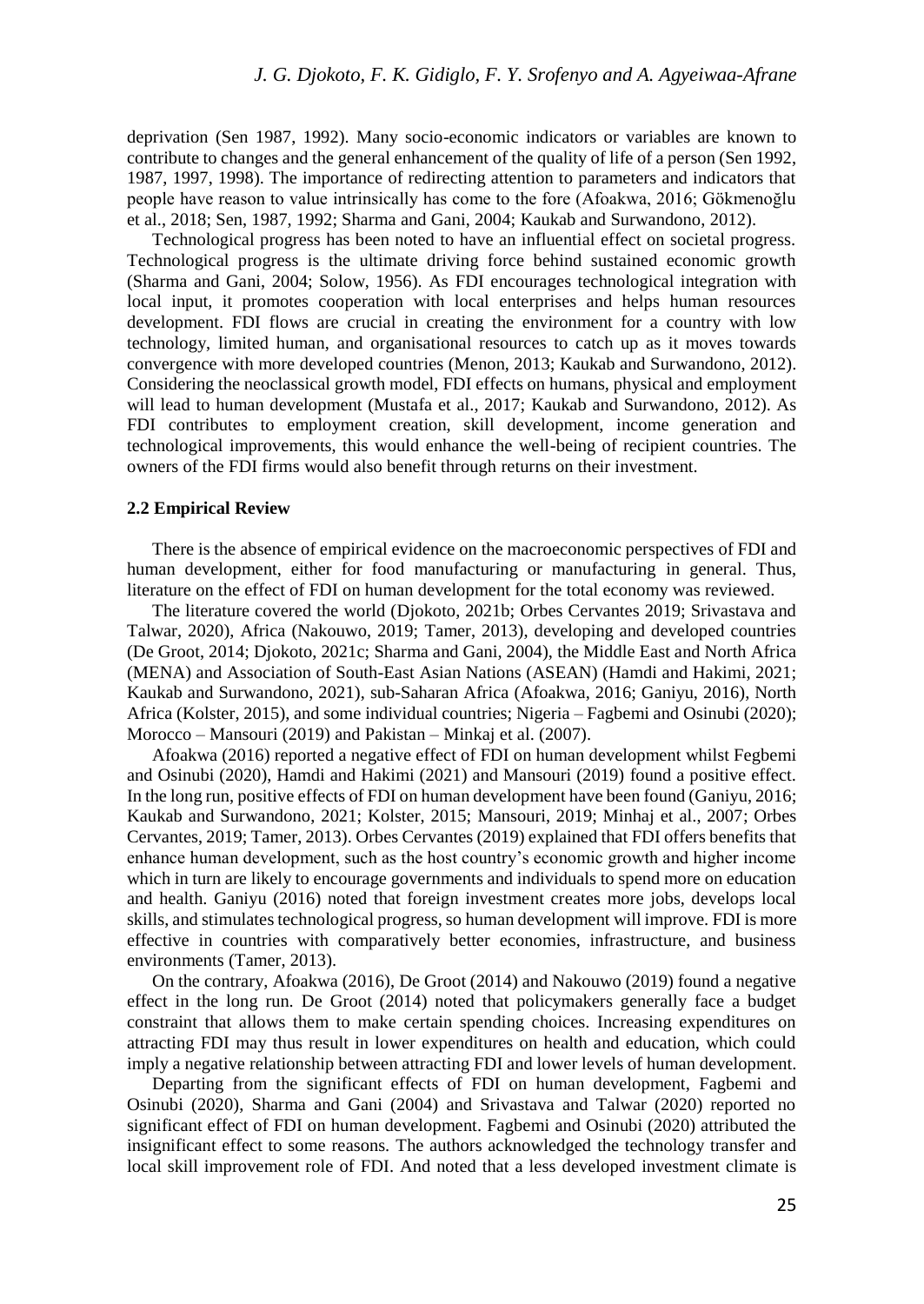characterised by a poorly developed financial system, insufficiently strong legal framework, and ineffective government policy. Further, the seeming insufficient rates of foreign capital attributed to festering socioeconomic policies and governance, and a precarious and unstable business environment could hamper the performance of FDI inflows.

Trade has a positive influence on human development (Djokoto, 2021b; Orbes Cervantes, 2019; Tamer, 2013). Whilst Afoakwa (2016) reported a negative effect on human development, De Groot (2014), Hamdi and Hakimi (2021), Kolster (2015) and Nakouwo (2019) reported a neutral effect of FDI on human development.

Djokoto (2021b) a positive found a long run effect whilst Hamdi and Hakimi (2021) found a positive effect of inflation on human development in the short run, although Djokoto (2021c), Ganiyu (2016) and Nakouwu (2019) reported a negative effect. There is also evidence of a neutral effect of FDI on human development in the long run (Afoakwa, 2016; De Groot, 2014; Hamdi and Hakimi, 2021; Tamer, 2013).

Regarding the effect of population on human development, Afoakwa (2016) found a neutral effect whilst De Groot (2014) reported a negative effect. It is worth noting that the former measured population as the natural logarithm of the population whilst the latter used the annual growth rate of population. Djokoto (2021b) found a positive effect using the former's approach.

Ganiyu (2016) reported on the role of human capital in human development. Human capital was measured as total enrolment in secondary education, regardless of age. Ganiyu (2016) noted that "the higher a country's quality of human capital, the more likely the country would attract resource seeking (human resource) investors, and the more the spillover effect for better welfare" (page 75). Djokoto (2021b,c) also acknowledged the positive effect of human capital on human development.

The literature search on the effect of FDI on human development resulted in three studies concluding on the effect of infrastructure on human development. Djokoto (2021c), Kolster (2015) and Tamer (2013) found a positive effect for north Africa for data covering 1990 to 2011, and Africa for 1980 to 2011, and developing countries, respectively.

The empirical literature on the effect of government final expenditure on goods and services is mixed. Djokoto (2021b), Kolster (2015) and Sharma and Gani (2004) reported a positive effect on human development whilst Afoakwa (2016) reported a negative effect. The neutral effect is based on the conclusions of Orbes Cervantes (2019), Ganiyu (2016), De Groot (2016), and Tamer (2013).

Whilst the literature on the effect of FDI on human development focused on the total economy, these neither provided a sectoral nor a sub-sectoral perspective. Indeed, the concern about manufacturing in general or the food manufacturing sub-sector has not been addressed. To fill this gap, the current study provides evidence on the effect of FMFDI on human development for developing and developed countries.

### **3. Methods and Data**

#### **3.1 Data**

An unbalanced panel of 44 countries: 18 developing and 26 developed (Appendix) was employed. The categorisation of countries into developing and developed countries was informed by United Nations (2020). The time dimension spans 1991 to 2018 yielding 561 observations. The number of countries, periods and observations were not based on the representativeness of the sample, rather these were based on the availability of the data on the variables from the sources. The developed countries in the sample exceeded that of developing countries because the latter had better statistical systems and hence better at reporting data on many variables to the United Nations data systems. Also, manufacturing is more developed in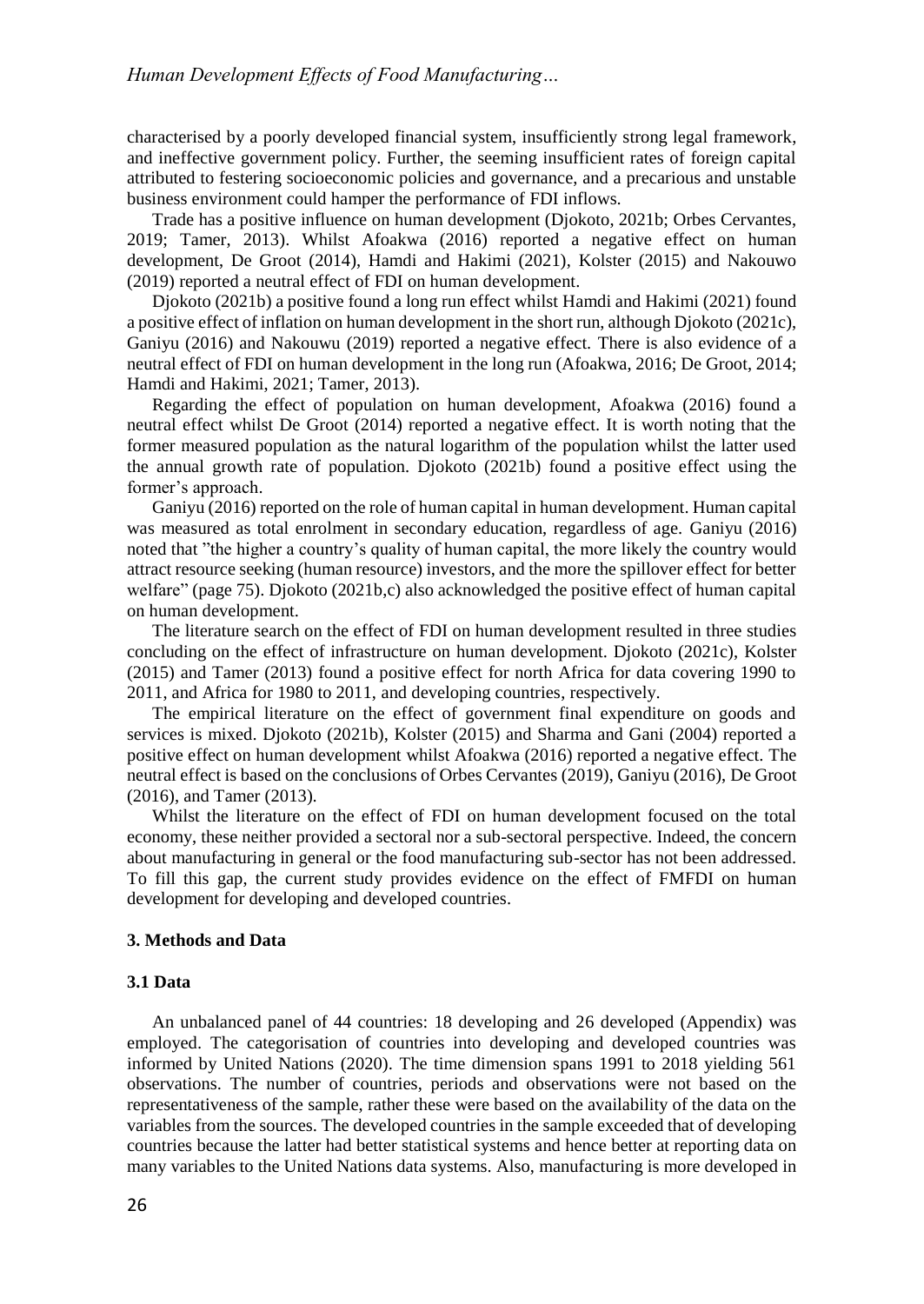developed than in developing countries. The data on FMFDI were extracted from FAOSTAT as 'FDI inflows to Food, Beverage and Tobacco' [\(http://www.fao.org/faostat/en/#data/FDI\)](http://www.fao.org/faostat/en/#data/FDI). Other data were obtained from the UNDP website, and World Development Indicators (WDI) of the World Bank. Further details are contained in Table 1.

**Table 1. Variables, Definition, and Measurement**

| Variable          | Definition                                                                                                      | Proxying                              |  |
|-------------------|-----------------------------------------------------------------------------------------------------------------|---------------------------------------|--|
| <b>HDI</b>        | Human development index                                                                                         | Human development                     |  |
| <b>FMFDI</b>      | Natural logarithm of FDI inflow into food,<br>beverage, and tobacco (FBT) in current USD                        | foreign<br>direct<br>investment (FDI) |  |
| <b>FMFDI DVP</b>  | Interaction of natural logarithm of FDI inflow into<br>FBT for developing countries, DVP=1 and 0,<br>otherwise. | <b>FDI</b>                            |  |
| <b>INFLA</b>      | Annual growth rate of consumer price index                                                                      | Inflation                             |  |
| <b>POPG</b>       | Growth rate of population, both sexes                                                                           | Growth in population                  |  |
| HC                | Secondary school enrolment as a per cent of gross<br>enrolment                                                  | Human capital                         |  |
| TO                | Sum of exports and imports to GDP ratio                                                                         | <b>Trade Openness</b>                 |  |
| <b>FIXMOBILET</b> | Sum of fixed and mobile telephone subscriptions<br>per 100 persons                                              | Infrastructure                        |  |
| GE                | Final government consumption expenditure on<br>goods and services                                               | Government<br>expenditure             |  |

**Note:** The data covers developed and developing countries only except otherwise stated.

#### **3.2 Model and Modelling**

The base equation for the study is Human developent =  $f(Foreign\ direct\ investment)$  (1)

Restating equation 1 and accounting for the country categories, and the food manufacturing sub-sector (FM), yields equation 2.

$$
Human\,\,development = f(FMFDI, FMFDI_DVP)
$$
\n(2)

Some other factors explain human development namely, inflation, population growth rate, human capital, trade, infrastructure, and government expenditure (Afoakwa, 2016; Ganiyu, 2016; De Groot, 2014; Hamdi and Hakimi, 2021; Kolster, 2015; Orbes Cervantes, 2019; Srivstatava and Talwar, 2020; Tamer, 2013). Thus, equation 2 can be augmented to take account of these as well as the proxy for human development and specified as

$$
HDI = \beta_0 + \beta_1 LNFMFDI_{i,t} + \beta_2 LNFMFDI_DVP_{i,t} + \beta_3 INFLA_{it} + \beta_4 POPG_{i,t} + \beta_5 HC_{i,t} + \beta_6 TO_{i,t} + \beta_7 INFRA_{i,t} + \beta_8 GE_{i,t} + \epsilon_{i,t}
$$
\n(3)

Where  $\beta_k$  are parameters to be estimated, *i* is the number of countries and *t* is the time in years. The variables, definitions, measurements, and sources are presented in Table 1.

It must be noted that FDI is expressed as a natural logarithm. This was necessary to reduce the size of the values to be within the region of the size of other data in the model because of the absence of data in FAOSTAT on food manufacturing value added (or GDP).

## **3.3 Estimation Procedure**

The existing literature employed diverse estimators in investigating the effect of FDI on human development; fixed effects (Afoakwa, 2016; Ganiyu, 2016; Orbes Cervantes, 2019;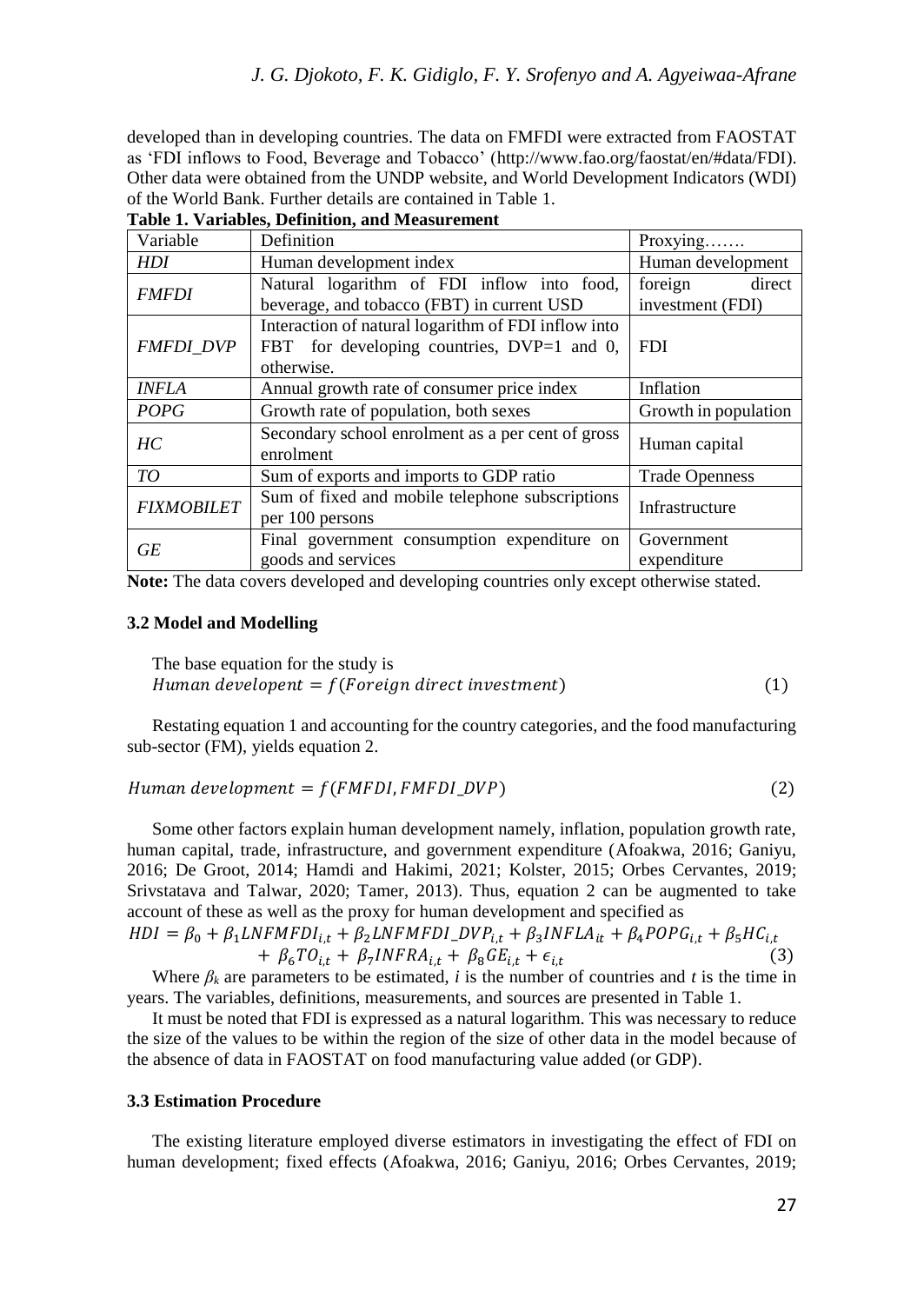Sharma and Gani, 2004), vector error correction modelling (Fagbemi and Osinubi, 2020; Hamdi and Hakimi, 2021; Minhaj et al., 2007), and the general method of moment (GMM) (De Groot, 2014; Kaukab and Surwandono, 2021; Kolster, 2015). Whilst Mansouri (2019) and Srivastava and Talwar (2013) used FMOLS and DOLS, only Nakouwo (2019) and Djokoto (2021c) applied seeming unrelated regression and general estimation equations regression, respectively. The use of these estimators was informed partly by the structure of the data; time series (Fagbemi and Osinubi, 2020; Hamdi and Hakimi, 2021; Minhaj et al., 2007) and panel data (De Groot, 2014; Kaukab and Surwandono, 2021; Kolster, 2015; Mansouri, 2019; Nakouwo, 2019; Srivastava and Talwar, 2013) and the unit interval of HDI (Djokoto, 2012c).

The cross-section dimension of the data; 44 countries (N) exceeded the time dimension of the data; years, 28 (T). As the *N* is greater than *T*, the plausible estimators applied were the fixed effects and random effects estimators. A choice had to be made between the two using the Hausman specification test (Hausman, 1978). Additionally, two tests were performed; Breusch and Pagan Lagrangian multiplier test for random effects (Breusch and Pagan 1980) and the modified Wald test for groupwise heteroskedasticity in fixed-effect regression models (Baum, 2000; Greene, 2000). Regarding serial correlation, the Wooldridge test for autocorrelation in panel data was performed (Wooldridge, 2002; Drukker, 2003). Ramsey RESET test was used to test for misspecification (Asteriou and Hall, 2015; Ramsey, 1969). Finally, a test for non-correlated covariates was implemented using the variance inflation factor (VIF) (Baltagi, 2021; Hsiao, 2014). The result of the tests determined the estimator used, the appropriate adjustments made to the modelling and the estimation results reported. Following De Groot (2014), Kaukab and Surwandono (2021) and Kolster (2015), the general method of moments was estimated as well.

The data used comprised developing and developed countries. From the literature, the effects of FDI on human development could differ based on the level of development (Tamer 2013). Thus, it was necessary to distinguish developing countries from developed countries. Equation 3 distinguished the two country groups, by including an interaction term: *LNFMFDI\_DVP*. This is the product of *LNFMFDI* and *DVP*=1 and 0 otherwise. From equation 3, the effect for developed countries is the coefficient of LNFMFDI. That of developing countries is the Wald for the coefficients of *LNFMFDI* plus *LNFMFDI\_DVP*, that is  $\beta_1$ <sup>+</sup>  $\beta_2$ . The Wald is tested with a chi-square test. In large samples, the chi-square statistic for the Wald turns out to be the square of the *z* test statistic. In their respective studies, Hosmer and Lemeshow (1989), Hosmer et al. (2013), Tarlov et al. (1989) and Wells et al. (1989) have also applied this.

#### **4. Results and Discussions**

#### **4.1 Background of the Data**

The mean of HDI for developed countries exceeded that of developing countries (Table 2). Regarding the mean of the combined sample, 0.8291 is between 0.6761 and 0.9631 for developing and developed countries, respectively. In the case of FDI, the mean of LNFMFDI for developed countries, 19.18, exceeds that for developing countries, 18.05. The respective standard deviations are such that the variances are still below the means, hence there is no overdispersion of the respective data around the mean.

For the developed and developing countries' sub-samples as well as the combined sample, the means exceeded the standard deviation. This was the case for *POPG*, *HC*, *TO*, *FIXMOBILET* and *GE*. The exception was *INFLA*. The higher standard deviation (with consequent higher variance) is evidence of overdispersion for the distribution of *INFLA*.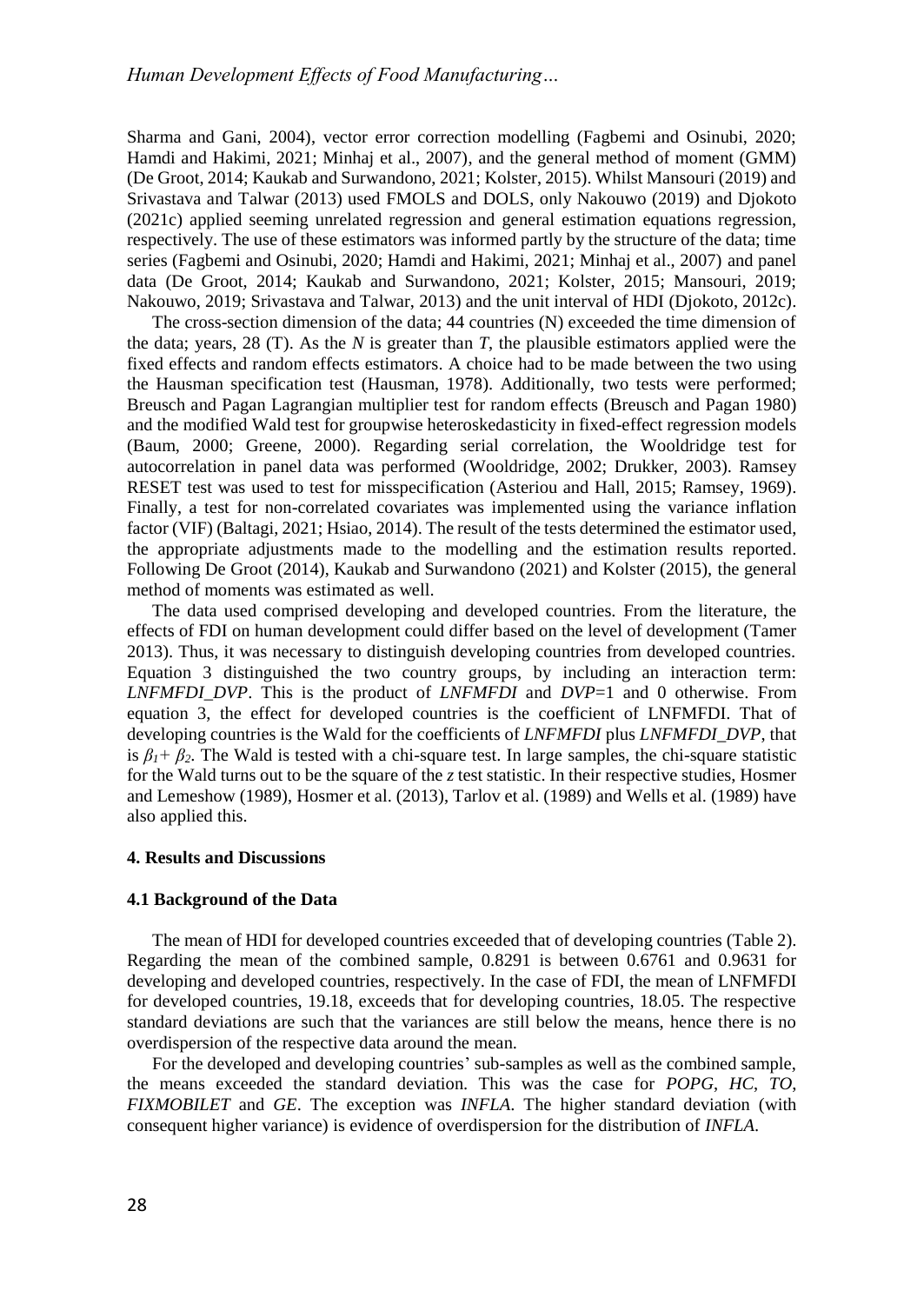| Variable              | Observations | Mean     | Standard  | Minimum   | Maximum  |
|-----------------------|--------------|----------|-----------|-----------|----------|
|                       |              |          | deviation |           |          |
| Developing countries  |              |          |           |           |          |
| HDI                   | 262          | 0.6761   | 0.1299    | 0.3960    | 0.9160   |
| <i><b>LNFMFDI</b></i> | 262          | 18.0476  | 1.9718    | 11.5129   | 23.5314  |
| <b>INFLA</b>          | 262          | 12.7379  | 92.6259   | $-1.1250$ | 1500     |
| <b>POPG</b>           | 262          | 1.3607   | 0.8637    | $-3.8477$ | 3.2256   |
| HC                    | 262          | 73.9771  | 26.4869   | 11.8538   | 121.1762 |
| TO                    | 262          | 65.8592  | 28.2885   | 21.9295   | 140.4370 |
| <b>FIXMOBILET</b>     | 262          | 65.2856  | 55.7534   | 0.2123    | 193.5045 |
| <b>GE</b>             | 262          | 12.8858  | 5.2161    | 4.0701    | 26.8400  |
| Developed countries   |              |          |           |           |          |
| HDI                   | 299          | 0.8360   | 0.1183    | 0.0394    | 0.946    |
| <b>LNFMFDI</b>        | 299          | 19.1754  | 2.4379    | 11.5129   | 24.4765  |
| <b>INFLA</b>          | 299          | 2.71939  | 2.9366    | $-1.7360$ | 20.8130  |
| <b>POPG</b>           | 299          | 0.3308   | 0.6708    | $-2.0813$ | 2.7387   |
| HC                    | 299          | 106.6352 | 15.8984   | 81.0308   | 161.0332 |
| TO                    | 299          | 86.8038  | 42.9123   | 19.7865   | 290.9025 |
| <b>FIXMOBILET</b>     | 299          | 122.6574 | 46.8488   | 17.5262   | 199.5712 |
| <b>GE</b>             | 299          | 20.0608  | 2.9504    | 13.5873   | 27.3765  |
| Combined              |              |          |           |           |          |
| <b>HDI</b>            | 561          | 0.8291   | 0.4204    | 0.3960    | 4.9150   |
| <b>LNFMFDI</b>        | 561          | 18.6487  | 2.3004    | 11.5129   | 24.4765  |
| <b>LNFMFDI DVP</b>    | 561          | 8.4286   | 9.1121    | $\Omega$  | 23.5314  |
| <b>INFLA</b>          | 561          | 7.3983   | 63.4689   | $-1.7360$ | 1500     |
| <b>POPG</b>           | 561          | 0.8118   | 0.9228    | $-3.8477$ | 3.2256   |
| HС                    | 561          | 91.3831  | 26.9709   | 11.8538   | 161.0332 |
| TO                    | 561          | 77.0221  | 38.2397   | 19.7865   | 290.9025 |
| <b>FIXMOBILET</b>     | 561          | 95.8634  | 58.6300   | 0.2123    | 199.5712 |
| <b>GE</b>             | 561          | 16.7099  | 5.4909    | 4.0701    | 27.3765  |

**Table 2. Descriptive Statistics**

#### **4.2 Results of Estimation**

Equation 3 was fitted to the data with the results presented in Table 3. All the models showed heteroscedasticity, serial correlation, and misspecification, but there was no evidence of multicollinearity of the covariates. The Hausman test statistic was not statistically significant in the case of model A1, but it was statistically significant in the case of model A2 – A5. These implied that the null hypothesis that the difference in coefficients of the fixed and random effects model are not systematic could not be rejected for model A1 but the reverse was the case for model A2-A5. Hence, the fixed effect estimator was preferred in the case of the latter. To correct for serial correlation and heteroscedasticity, model 1 (Table 4) was estimated with a dynamic panel data quasi maximum likelihood estimator (*xtdpdqml*) (Bhargava and Sargan, 1983; Hsiao et al., 2002; Kripfganz, 2016). The use of clustered standard errors accounted for heteroscedasticity. The square of the prediction of the dependent variable was also included as an additional explanatory variable to account for misspecification. To correct for the violations in model  $A2 - A5$ , a pooled OLS with Driscoll-Kraay standard errors was estimated (Driscoll and Kraay, 1998; Hoechle, 2007). The pooling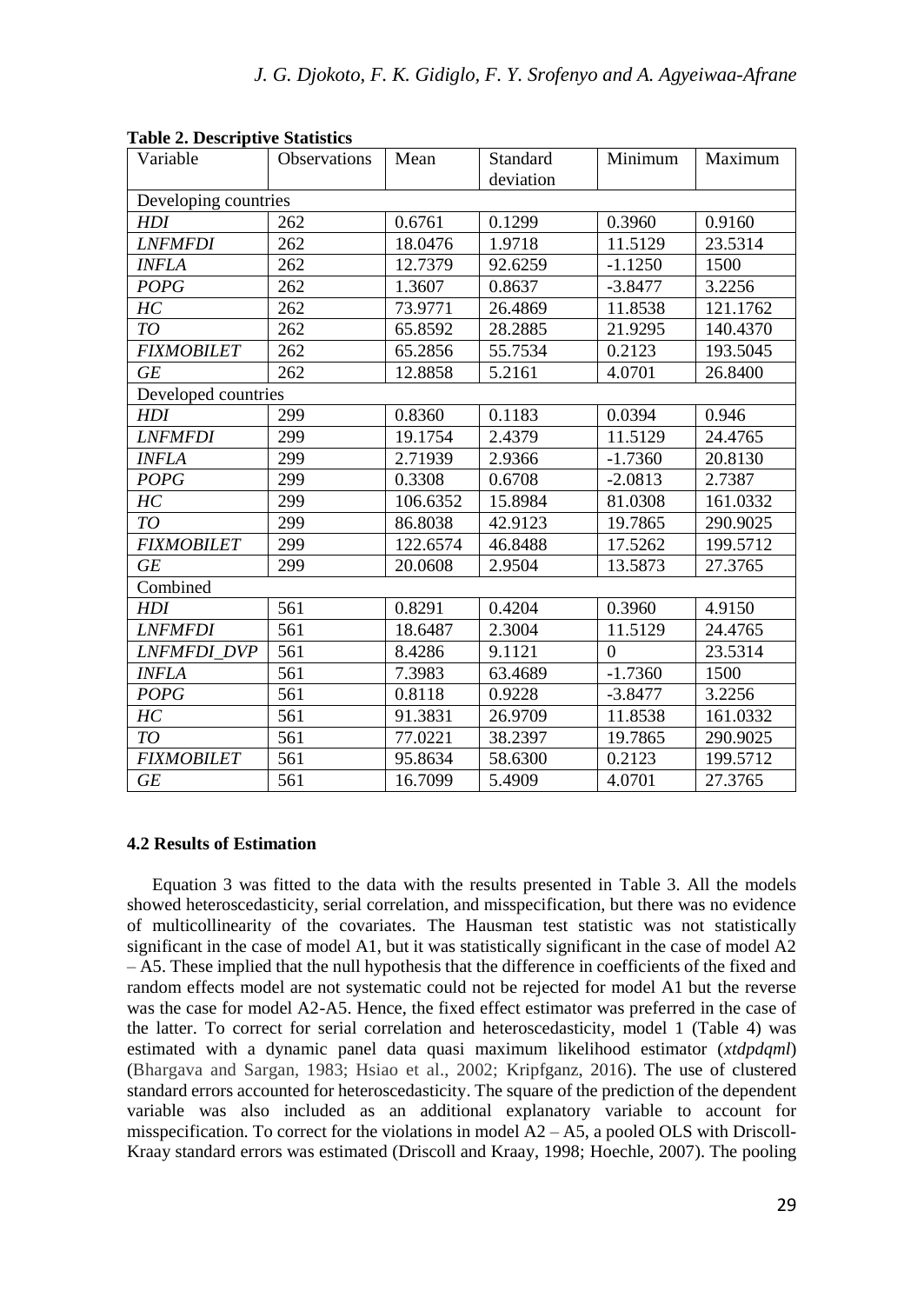## *Human Development Effects of Food Manufacturing…*

of the cross-sections was to account for serial correlation (Table 4). The Driscoll-Kraay standard errors accounted for heteroscedasticity. As in the case of model 1, the square of the prediction of the dependent variable was also included as an additional explanatory variable to account for misspecification based on the recommendations of Ramsey (1969).

|                                | A1                       | A2                      | A3                      | A4                      | A5                      |
|--------------------------------|--------------------------|-------------------------|-------------------------|-------------------------|-------------------------|
| <b>VARIABLES</b>               | HDI                      | HDI                     | HDI                     | HDI                     | HDI                     |
| <b>LNFMFDI</b>                 | $0.0169***$<br>(0.0022)  | 0.0040<br>(0.0028)      | 0.0035<br>(0.0027)      | 0.0029<br>(0.0027)      | 0.0001<br>(0.0027)      |
| <b>FFDI_DVP</b>                | $-0.0063***$<br>(0.0015) | $0.0090**$<br>(0.0043)  | 0.0056<br>(0.0043)      | 0.0055<br>(0.0043)      | 0.0043<br>(0.0041)      |
| TO                             |                          | $0.0019***$<br>(0.0002) | $0.0015***$<br>(0.0002) | $0.0016***$<br>(0.0002) | 0.0009***<br>(0.0002)   |
| <b>INFLA</b>                   |                          | 0.0000<br>(0.0000)      | $-0.0000$<br>(0.0000)   | $-0.0000$<br>(0.0000)   | $-0.0000$<br>(0.0000)   |
| <b>POPG</b>                    |                          | $-0.0014$<br>(0.0080)   | 0.0056<br>(0.0079)      | 0.0040<br>(0.0080)      | 0.0037<br>(0.0077)      |
| HC                             |                          |                         | $0.0016***$<br>(0.0003) | $0.0014***$<br>(0.0003) | $0.0008**$<br>(0.0003)  |
| <b>GE</b>                      |                          |                         |                         | $0.0044**$<br>(0.0020)  | 0.0023<br>(0.0020)      |
| <b>FIXMOBILET</b>              |                          |                         |                         |                         | $0.0005***$<br>(0.0001) |
| <b>CONSTANT</b>                | $0.4983***$<br>(0.0416)  | $0.4648***$<br>(0.0400) | $0.3831***$<br>(0.0419) | 0.3390***<br>(0.0466)   | 0.4951***<br>(0.0537)   |
| Model diagnostics              |                          |                         |                         |                         |                         |
| Observations                   | 561                      | 561                     | 561                     | 561                     | 561                     |
| R-squared                      |                          | 0.2007                  | 0.2423                  | 0.2490                  | 0.2901                  |
| Countries                      | 44                       | 44                      | 44                      | 44                      | 44                      |
| Hausman statistic              | 2.24                     | 14.37**                 | $25.68***$              | 103.41***               | $44.03***$              |
| Heteroskedasticity             | 1175***                  | $1.4E + 05***$          | 3.9E+31***              | $3.7E + 31***$          | $1.3E + 07***$          |
| Autocorrelation test 132.78*** |                          | 135.83***               | 129.16***               | 108.80***               | 222.98***               |
| VIF (Highest)                  | 1.02                     | 1.48                    | 1.9                     | 2.87                    | 3.2                     |
| <b>RESET</b> test              | 19.30***                 | $9.72***$               | 18.23***                | $22.12***$              | $8.65***$               |

**Table 3. Uncorrected Estimation** 

**Notes:** 1. Standard errors in parentheses. 2. \*\*\* p<0.01, \*\* p<0.05, \* p<0.1.

The statistical significance of the coefficients of the misspecification correction term suggests the misspecification has indeed, been accounted for in model 1 (Table 4). Model 1 was estimated using the general method of moments and the results were presented as model 2 (Table 4). Up to two lags were included because the one lag was not statistically significant. The statistical significance of the two lags suggested the appropriateness of the lags. The estimates of models 1 and 2 are similar in some respects. The coefficients of LNGMFDI and FFDI\_DVP are both statistically significant except that the GMM showed a positive sign for the FFDI\_DVP. The results for TO, POPG, HC and GE are similar as well. The two models, however, differed regarding *INFLA* and *FIXMOBILET*. For the GMM estimates, the coefficients of *FIXMOBILET* departs from theory. Following the similarly of the estimates of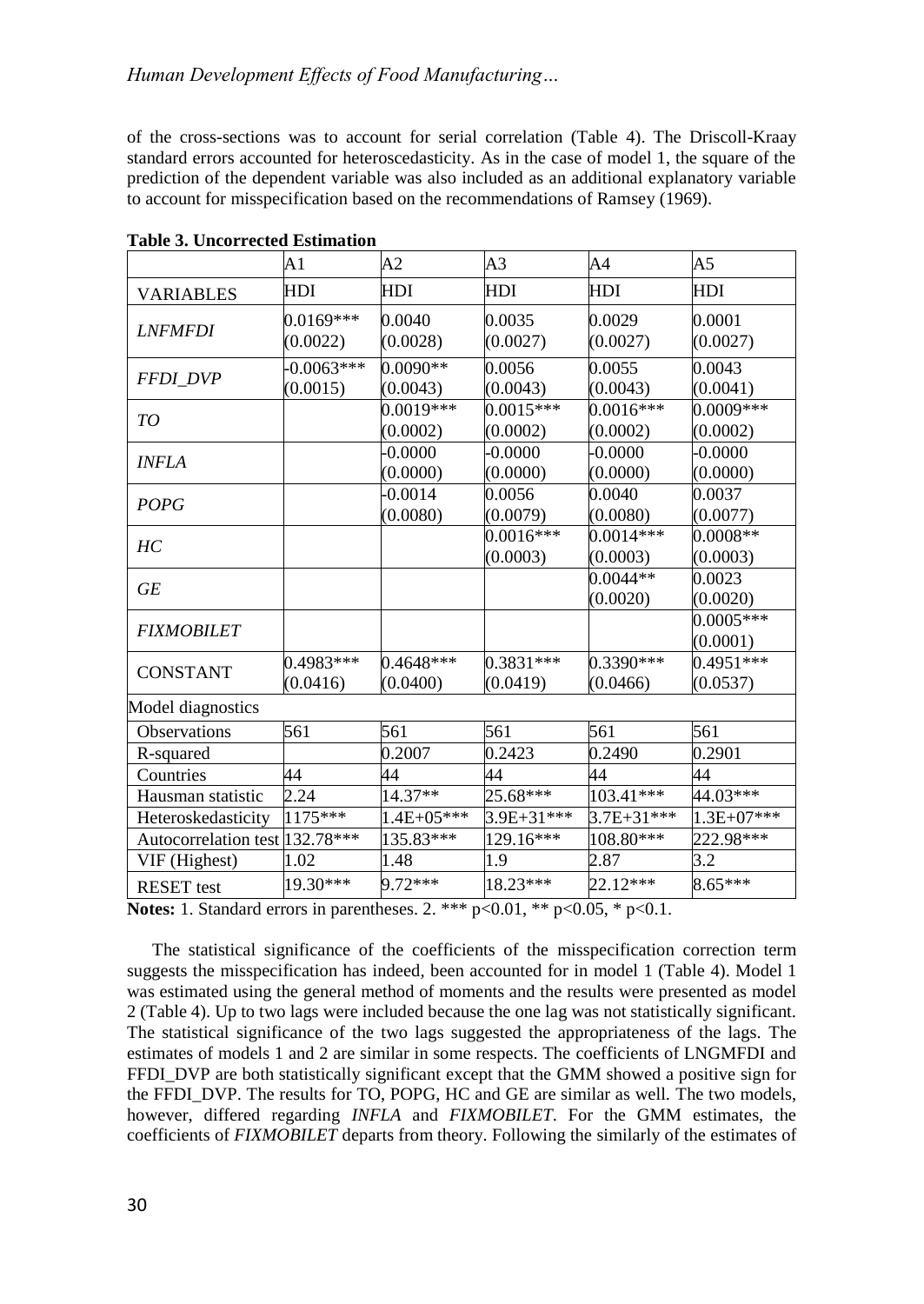models 1 and 2 and the departure of the estimates of *FIXMOBILET* in GMM from theory, that for model 1 is preferred to model 2.

|                            | $1$ (FE)               | $2$ (GMM)        |
|----------------------------|------------------------|------------------|
| <b>VARIABLES</b>           | <b>HDI</b>             | HDI              |
|                            |                        | $0.0548***$      |
| L1.HDI                     |                        | (0.0206)         |
|                            |                        | $0.3490***$      |
| L2.HDI                     |                        | (0.0117)         |
| <b>LNFMFDI</b>             | $0.0416***$            | $0.0076***$      |
|                            | (0.0065)               | (0.0012)         |
|                            | $-0.0024***$           | $0.0042***$      |
| FFDI_DVP                   | (0.0005)               | (0.0008)         |
| TO                         | 0.0001                 | 0.0001           |
|                            | (0.0002)               | (0.0001)         |
| <b>INFLA</b>               | $0.0001***$            | 0.0002           |
|                            | (0.0000)               | (0.0002)         |
| <b>POPG</b>                | $-0.0563***$           | $-0.0558***$     |
|                            | (0.0041)               | (0.0060)         |
| HC                         | $0.0048***$            | $0.0010***$      |
|                            | (0.0006)               | (0.0002)         |
| <b>GE</b>                  | 0.0029                 | 0.0008           |
|                            | (0.0018)               | (0.0005)         |
| <b>FIXMOBILET</b>          | $0.0014***$            | $-0.0001*$       |
|                            | (0.0002)               | (0.0001)         |
| $p\_6HDI2$                 | $-1.0197***$           |                  |
|                            | (0.1988)               |                  |
| Constant                   | 0.0287                 | $0.2010***$      |
|                            | (0.0839)               | (0.0439)         |
| <b>Observations</b>        | $\overline{561}$       | $\overline{347}$ |
| Adjusted R squared         | 0.6838                 |                  |
| Country                    | 44                     | 41               |
| Estimator                  | $\overline{\text{FE}}$ | $\overline{a}$   |
| <b>Country Effect</b>      | Yes                    |                  |
| VIF (Highest)              | 3.2                    |                  |
| Probability of AR(2)       |                        | 0.3074           |
| Probability of Sargan test |                        | 1.0000           |

**Table 4. Results of Corrected Estimations** 

**Notes:** 1. Robust standard errors in parentheses. 2. \*\*\*  $p<0.01$ , \*\*  $p<0.05$ , \*  $p<0.10$ . 3. The standard error of the elasticities is by the delta method.

The adjusted R squared value is 68.38%. This is appreciable and shows variables fit the model quite well. Also, having addressed the violations of the linear regression model, chose the appropriate panel specification, the use of variables in the model informed by the literature, and the consistency of the estimates across the two models, the about 70% adjusted R squared can certainly not be due to inappropriate independent variables. Such levels of R squared are observable in the literature reviewed. Moreover, if the model is not used for prediction (forecasting) but for drawing inference, such levels of adjusted R square are allowable (Greene, 2000; Heckman and Leamer, 2007; Min, 2019; Seddighi, 2013).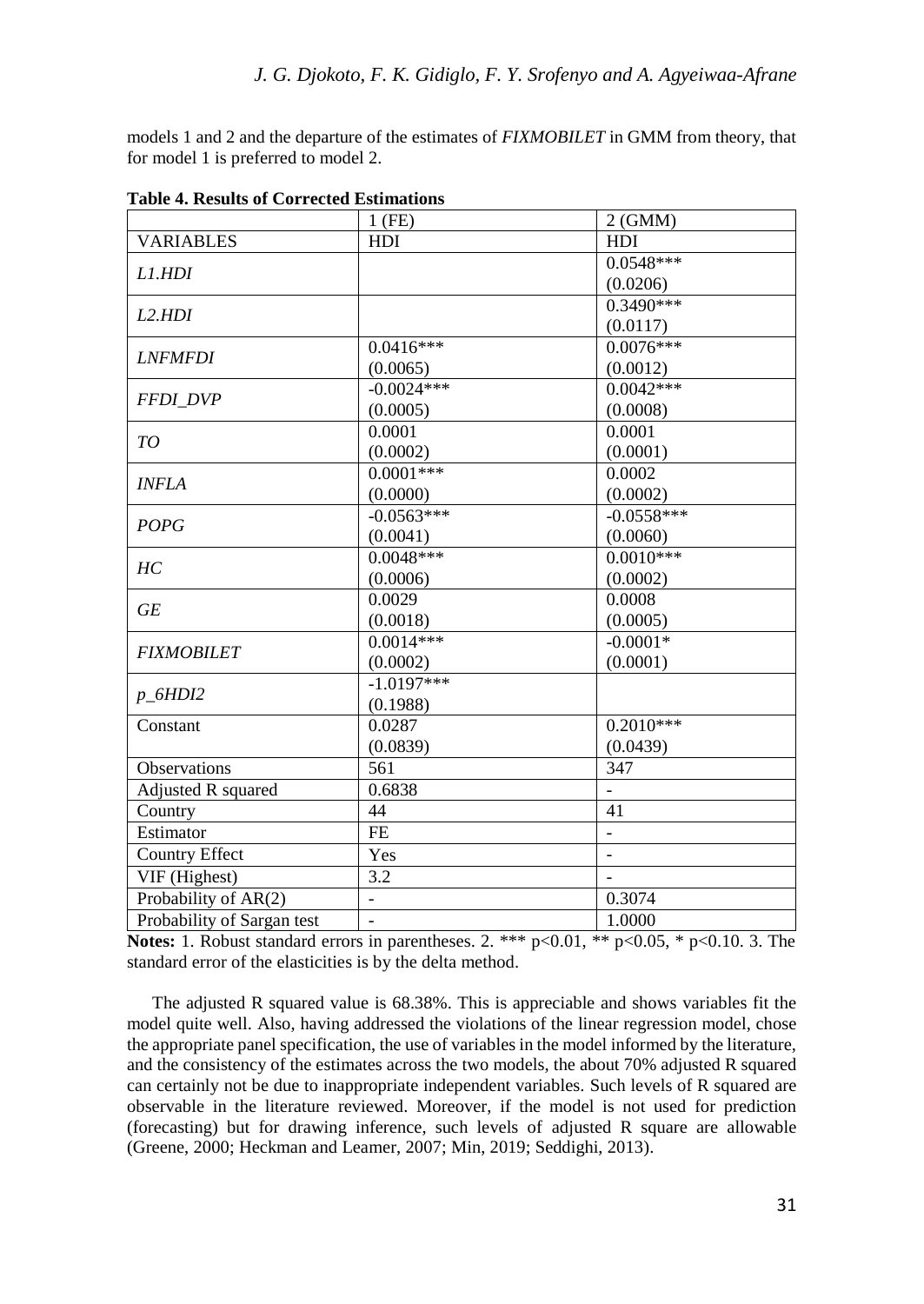## **4.3 Discussion of the Effect of food manufacturing on Human Development**

The coefficient of *LNFMFDI* of 0.0416 with a Driscoll-Kraay standard error of 0.0065 provides a test statistic above the threshold hence, the coefficient is statistically distinguishable from zero (Table 4). Based on the positive sign of the coefficient, the coefficient of *LNFMFDI* is positive and statistically significantly different from zero. This implies an increase in FMFDI for developed countries by one US dollar, will induce a 0.1658 per cent increase in the total economy's HDI. The coefficient of *LNFMFDI\_DVP* is 0.0024 with a Driscoll -Kraay standard error of 0.0005 (Table 4). This ratio of the former to the latter far exceeds the threshold, hence the coefficient is statistically significant. This result implies that there is a partial effect of FMFDI on HDI. The result of the developing countries is a partial effect. Thus, the total effect ought to be computed. The computation and subsequent testing with the chi-square test are reported in Table 5. The result for developed countries was further tested.

**Table 5. Effect of Food Manufacturing Foreign Direct Investment on Human Development** 

| <b>Country Group</b> | Wald      | Chi-Square Test | Decision                                                              |
|----------------------|-----------|-----------------|-----------------------------------------------------------------------|
| Developing countries | 0.0392    | $37.39***$      | Positive effect                                                       |
| Developed countries  | 0.0416    | $40.67***$      | Positive effect                                                       |
| Difference           | $-0.0024$ | $20.08***$      | Developing countries' effect less<br>than developed countries' effect |
| Combined             | 0.0807    | $39.09***$      | Positive effect                                                       |

**Note:** \*\*\* p<0.01.

The total effect for developing countries is 0.0392. At a chi-square value of 37.39, the probability is less than one per cent. Thus, in developing countries, FMFDI positively influences human development. For developed countries, the coefficient is 0.0416, the same as that found in Table 4. However, whilst the latter was based on a *t* distribution, the significance of that in Table 5 is based on a chi-square distribution. The relevance of the chisquare test is to have comparable rigour with that of developing countries. Based on the size of the Wald, the effect for developed countries exceeds that of developing countries nominally. The nominal difference, 0.0024 was subjected to a chi-square test, as shown in Table 5. The chi-square value of 20.08 is statistically significant at less than one per cent level of probability. This confirms that the effect for developed countries is, indeed, greater than the effect for developing countries. In the case of the effect for the combined sample, developing and developed countries, the effect is statistically significant and positive. These results are instructive. The foreign direct investment is for the food manufacturing sub-sector, whilst the HDI relates to the total economy. Thus, the ability of a sub-sectorial variable to influence a variable for the total economy is indicative not only of the statistical strength of the indicator but also the economic effect. Indeed, manufactured food is consumed by all.

The positive effect for developing countries is like the total economy result for Africa, sub-Saharan Africa, Middle East and North African countries, North Africa, Morocco, and Pakistan as respectively reported by Tamer (2013), Ganiyu (2016), Hamdi and Hakimi (2021), Kolster (2015), Manouri (2019) and Minhaj et al. (2007). For developing countries, Afoakwa (2016), De Groot (2004) and Nakouwo (2019) provided contrary evidence, a negative effect. There was no empirical evidence for developed countries independently. However, for the combined sample result, the finding of Kaukab and Surwandono (2021) and Orbes Cervantes (2019) agrees with the outcome of this study. However, Srivastava and Talwar (2020) found no significant effect on the total economy for the World.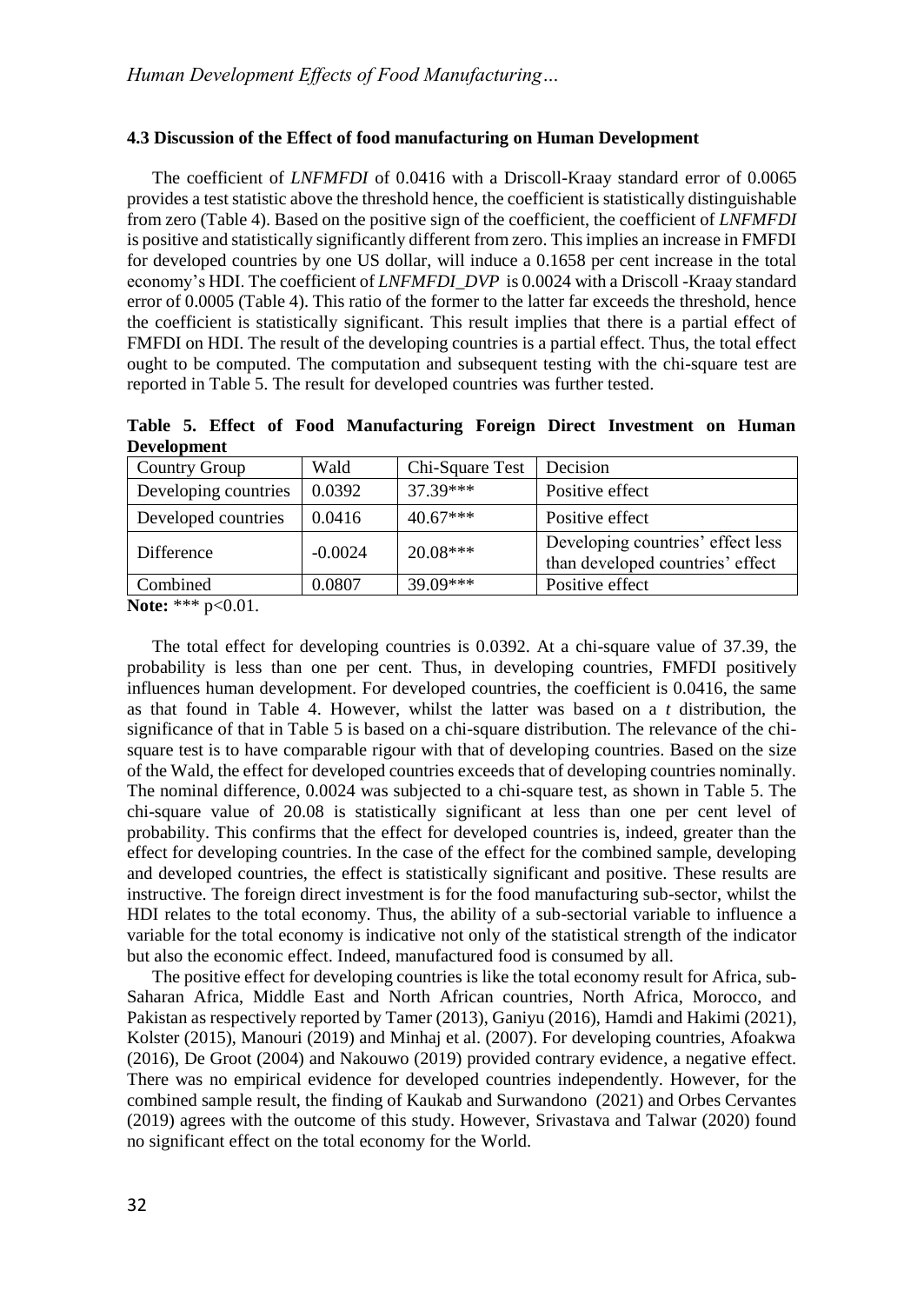In the literature, Orbes Cervantes (2019) noted that the host country's economic growth and higher income which in turn are likely to encourage governments and individuals to spend more on education and health is plausible with foreign direct investment inflow. These offer benefits that enhance human development. In the view of Ganiyu (2016), foreign investment creates more jobs, develops local skills, and stimulates technological progress, so human development will improve. Tamer (2013) pointed out that foreign direct investment is more effective in countries with comparatively better economies, infrastructure, and business environments. These explanations can be associated with the findings of this study. Further, the level of development is low such that efforts at improving these economies tend to produce a greater impact.

In food manufacturing, agricultural raw materials are processed into food (Djokoto, 2021a). The use of agricultural products provides market access for farmers. This increases agricultural income. The availability of income provides households income to spend to promote health and education. The manufactured products provide food and nourishment for humans. Processed food reduces waste, thereby making better use of the resources of a nation. Also, processed food makes food available when the raw material from which they are produced is out of season. Available and adequate manufactured food improves nutrition, reduces hunger, and generally promotes food security (Djokoto, 2021a; FAO, 2010; Leonard et al., 2020; Phan et al., 2020; Stadler et al., 2020). These would lead to better (improved) health. The good health of children would increase primary school enrolment that will feed into secondary school enrolment. Persons in good health can also contribute to labour that would increase output.

The greater effect of developed countries than for developing countries is contrary to the conclusions of Gohou and Soumaré (2012) and Ranjkeshan (2021). Although, they note that foreign direct investment has a greater impact on poverty reduction the poorer and the less developed the country is, the result of this study departs because as can also be seen from the data, more developed countries reported food manufacturing FDI data than developing countries. Moreover, the means of FDI inflows to developed countries exceed that of developing countries.

#### **4.4 Discussion of Control Variables**

The results of the effect of FDI on human development are in Tables 4 and 5. However, that of the control variables are restricted to Table 4. It must be noted that the results of the control variables relate to the total economy. And these are derived from the existing literature (Afoakwa, 2016; Djokoto, 2021b,c; Ganiyu, 2016; De Groot, 2014; Hamdi and Hakimi, 2021; Kolster, 2015; Orbes Cervantes, 2019; Srivstatava and Talwar, 2020; Tamer, 2013). The sign of the coefficient of *TO* is positive but statistically insignificant. This suggests that although trade openness promotes human development the effect is not statistically significant. External trade offers the opportunity to buy and sell inputs and final products. Income generated would register as income to households. Households would spend part of the income on food (including manufactured food), health, and education. The income from the exports would also provide a foreign exchange that can be spent on consumption goods. The foreign currency would offer resources to import raw materials and finished goods for use in the country. The outcome regarding the effect of trade openness on human development is inconsistent with the extant results of Djokoto (2021b), Orbes Cervantes (2019) and Tamer (2013). However, the findings of Afoakwa (2016), De Groot (2014), Hamdi and Hakimi (2021), Kolster (2015) and Nakouwo (2019) are consistent.

The statistically significant positive coefficient of INFLA implies inflation increases with human development (Table 4). This is consistent with the short-run positive effect found by Hamdi and Hakimi (2021) and the long-run effect reported by Djokoto (2021b). Although the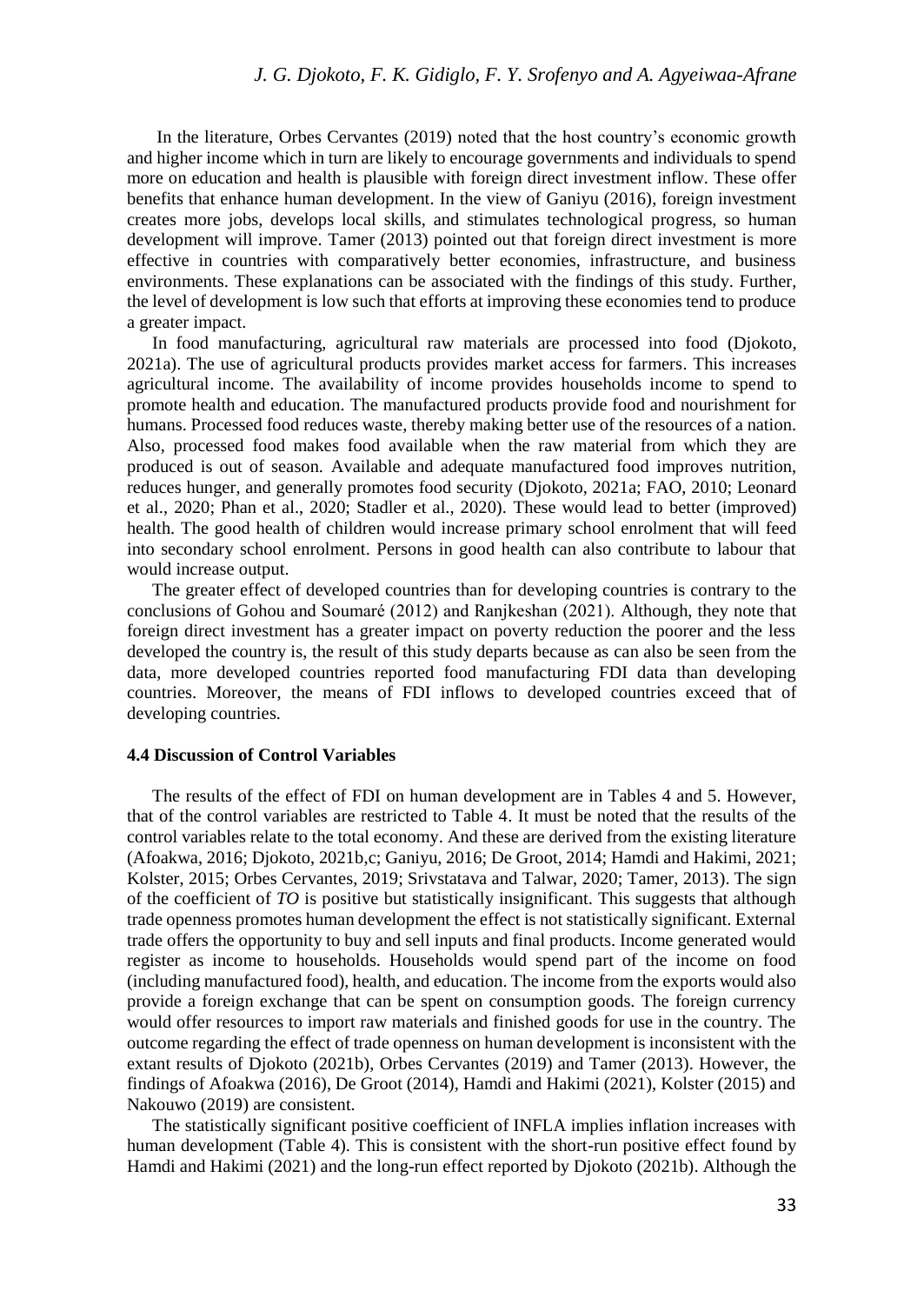finding of the current study is contrary to the findings of Djokoto (2021c), Ganiyu (2016) and Nakouwo (2019), it must be noted that deflations are uncommon. On the contrary, inflation is a common phenomenon that occurs in the presence of health and education improvements. As the coefficients are small, the result means that some human development can take place in the presence of inflation.

The negative sign of the statistically significant coefficient of POPG suggests that as the population growth rate increases, human development decreases. This can be attributable to the competition effect (Agbloyor, 2019). At the macroeconomic level, the GDP/GNI would have to be distributed among the population. As a result, the per capita income reduces with higher population growth if GNI does not increase at the same rate as population growth. Also, population increases would put pressure on the health and education facilities of economies. Without commensurate expansion, competition would set in. At the household level, this competition would be observed among members of the household. Thus, the negative sign of the POPG coefficient is justified. The finding of De Groot (2014) agrees with the outcome of the current study. Afoakwa (2016) however, found a neutral effect of population growth on human development.

Human capital promotes human development. This is based on the positive and statistically significant coefficient of the *HC*, 0.0048. Although the HDI contains a measure of education, the measure of human capital used here is secondary school enrolment as a percentage of gross enrolment. Not only is this measure based on achievement or actual educational attainment, but secondary school graduates are also closer to the working-class age than those in say, primary school. It is therefore not surprising that HC is related to HDI with components of education as primary school enrolment and expected years of schooling. Also, improved enrolment would lead to improved completion and consequently, availability of manpower for employment that would lead to increased GDP and consequently increase in income per capita. Aside from spending higher income to attain better health that would instigate higher life expectancy, education would enable school levers to follow and appreciate health education programmes. Consistent with our findings, and that of Djokoto (2021b,c), Ganiyu (2016, page 75) added that "the higher a country's quality of human capital, the more likely the country would attract resource seeking (human resource) investors, and the more the spillover effect for better welfare" (page 75).

The coefficient of final government expenditure on goods and services, GE, is statistically insignificant but positively signed. Although it was expected that this should have led to an increase in HDI, the extent of channelling resources into an increase in primary school enrolment and to services and infrastructure that would increase life expectancy has not been appreciable. The finding of Afoakwa (2016) is inconsistent with the findings of this study. However, Orbes Cervantes (2019), Ganiyu (2016), De Groot (2014) and Tamer (2013) reported a neutral effect in line with our findings. Kolster (2015) and Sharma and Gani (20004) reported a statistically significant positive effect.

The coefficient of *FIXMOBILET* is statistically significant and positive in sign. This implies, as infrastructure increases, human development increases. This finding is expected. This is because infrastructure includes education, health, roads, and others. These are essential not only for education and health but for supporting economic activities. Indeed, it is consistent with the finding of Kolster (2015) who used paved roads as the proxy rather than this study that used fixed and mobile phone subscriptions per 100 persons. Djokoto (2021c) using fixed and mobile phone subscriptions per 100 persons made consistent conclusions. Having followed the econometric procedures meticulously, this study's result falling in line with intuition and the empirical evidence is desirable. Telephony and associated internet services do support economic activity and may well be representative of infrastructure in an economy.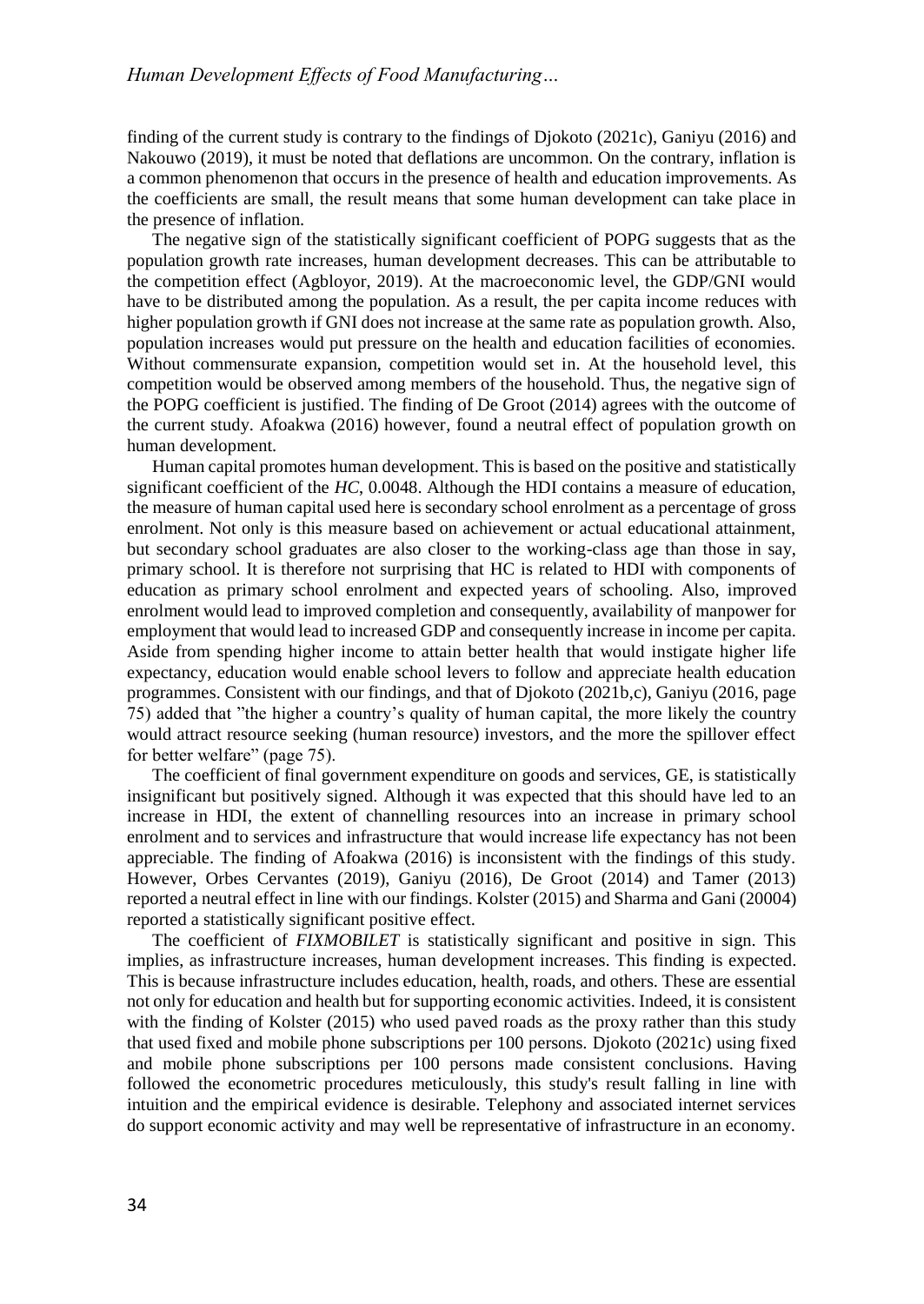#### **5. Conclusions and Recommendations**

Whilst some studies investigated the effect of FMFDI on microeconomic and macroeconomic indicators, the human development effect, which is the ultimate for economic management, have not been given attention. The study investigated the effect of FMFDI on human development in developing and developed countries. The data used was an unbalanced panel data of 44 countries from 1991 to 2018.

It was found that developing countries' FMFDI positively influences the human development of the total economy. Also, developed countries' FMFDI positively influences the human development of the total economy. Further, the effect for developed countries exceeded that for developing countries. The combined effect of FMFDI for both developing and developed countries positively influences the human development of the total economy. One of the means of promoting human development is through food manufacturing. Foreign direct investment should be promoted into the food manufacturing subsector. As the effect for developed countries exceeds that of developing countries, there may be a need for enhancing FMFDI in developed countries. However, as foreign direct investment enhances human development, and fewer developing countries have attracted foreign direct investment into their food manufacturing sectors, the foreign direct investment must be reallocated to developing countries. Economic managers must improve the macroeconomic environment that often spurs foreign direct investment inflow in general. International bodies such as the United Nations Conference on Trade and Development should use their platform to influence the reallocation of FMFDI into developing countries. Beyond the profit motive, transnational corporations should consider the human development effect (as part of corporate social responsibility) as a criterion for locating in a country. Since food is essential for human survival and manufactured food has many benefits alluded to in the introduction, it is appropriate that foreign direct investment is promoted into the food manufacturing sector to among others promote human development. The higher effect of FDI on human development is also evidence to managers of developing countries to promote food manufacturing. This is apt because many developing countries are producers of primary products largely agricultural produce. Investments in processing the raw materials would indeed pay off.

As population growth decreases human development, policymakers are faced with increasing social and human development services, policies to curb population growth or both. A cost-benefit analysis would be useful in settling on the appropriate option. Both developing and developed countries need to priorities human capital development.

#### **Acknowledgements**

No grants were received to support this research and publication.

#### **References**

- Afoakwa, L. (2016). *A Study on the impact of official development assistance and foreign direct investment on human development in Sub Saharan Africa (SSA)* (Doctoral dissertation, KDI School).
- Agbloyor, E.K., Abor, J., Adjasi, C.K.D., Yawson, A. (2013). Exploring the causality links between financial markets and foreign direct investment in Africa. *Research in International Business and Finance, 28*, 118–134.
- Asteriou, D., & Hall, S.G. (2015). *Applied Econometrics*. Macmillan International Higher Education.
- Baltagi, B.H. (2021). *Econometric Analysis of Panel Data*. Springer Nature.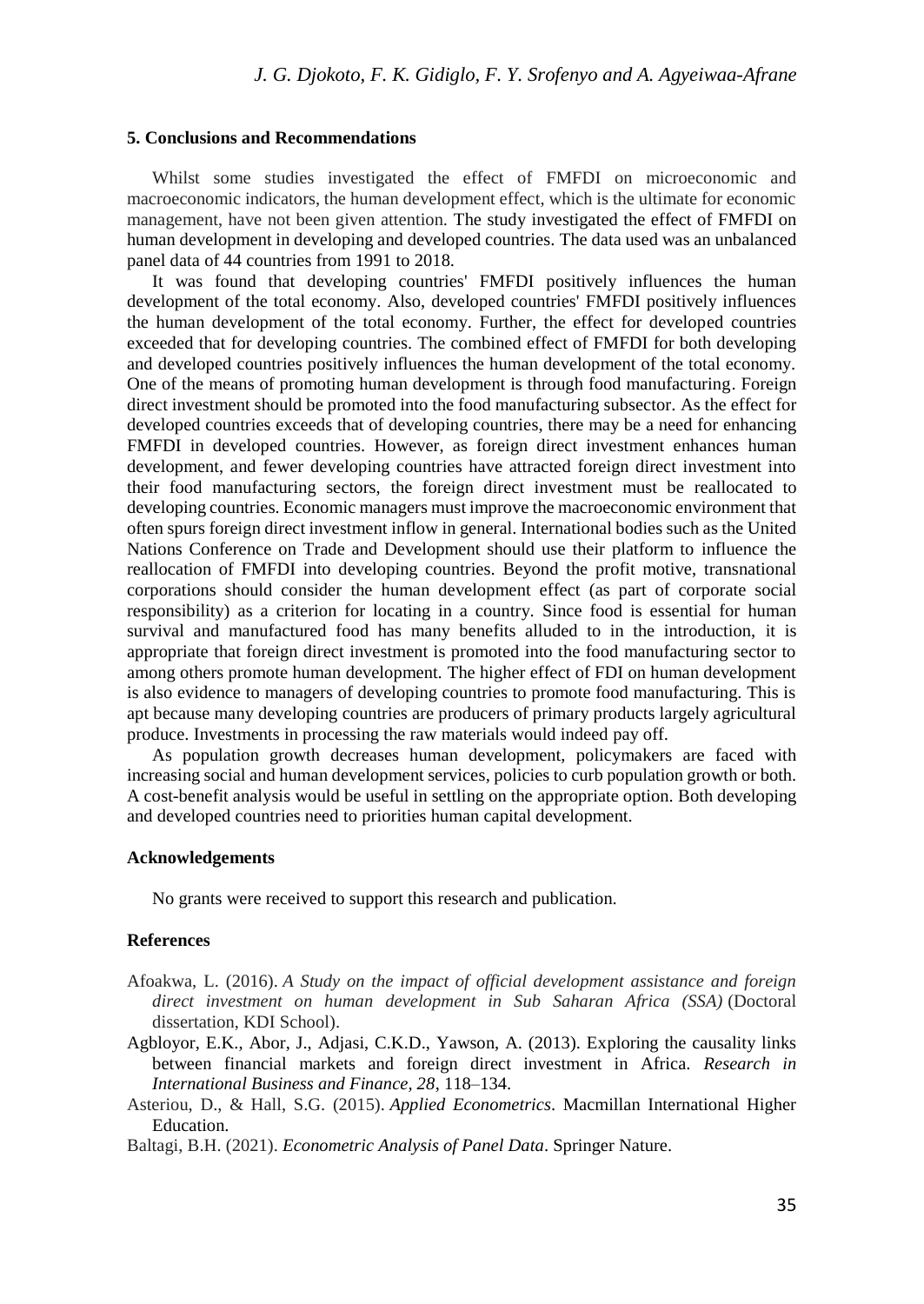- Baum, C.F. (2001). Residual diagnostics for cross-section time series regression models. *The Stata Journal*, *1*(1), 101-104.
- Bhargava, A., & Sargan, J.D. (1983). Estimating dynamic random effects models from panel data covering short time periods. *Econometrica: Journal of the Econometric Society*, 1635- 1659.
- Breusch, T.S., & Pagan, A.R. (1980). The Lagrange multiplier test and its applications to model specification in econometrics. *The Review of Economic Studies*, *47*(1), 239-253.
- De Groot, O. (2014). Foreign direct investment and welfare. Production Development Series, 196, United Nations.
- De Mello Jr, L.R. (1997). Foreign direct investment in developing countries and growth: A selective survey. *The Journal of Development Studies*, *34*(1), 1-34.
- Djokoto, J.G. (2021a). Level of development, foreign direct investment and domestic investment in food manufacturing. *F1000Research*, *10*(72), 72.
- Djokoto, J.G. (2021b). The Investment Development Path and Human Development: Is There a Nexus?. *Research in Globalization*, 100079.
- Djokoto, J. (2021c). Do the stages of the investment development path explain the stages of human development? *Academia Letters,* Article 2948. [https://doi.org/10.20935/AL2948.](https://doi.org/10.20935/AL2948)
- Driscoll, J.C., & Kraay, A.C. (1998). Consistent covariance matrix estimation with spatially dependent panel data. *Review of Economics and Statistics*, *80*(4), 549-560.
- Drukker, D.M. (2003). Testing for serial correlation in linear panel-data models. *The Stata Journal*, *3*(2), 168-177.
- Fagbemi, F., & Osinubi, T.T. (2020). Leveraging foreign direct investment for sustainability: An approach to sustainable human development in Nigeria. *Resources, Environment and Sustainability*, *2*, 100005.
- FAO (2010). Synthesis: Current status and options for biotechnologies in food processing and in food safety in developing countries. Report of FAO International Technical Conference, Agricultural biotechnologies in developing countries: Options and opportunities in crops, forestry, livestock, fisheries and agro-industry to face the challenges of food insecurity and climate change (ABDC-10), Guadalajara, Mexico, 2010; 1–4.
- FAOSTAT (2021). Food and Agricultural Organisation Database. <http://www.fao.org/faostat/en/#data/RL>
- Farla, K., De Crombrugghe, D., & Verspagen, B. (2016). Institutions, foreign direct investment, and domestic investment: crowding out or crowding in? *World Development*, *88*, 1-9.
- Ganiyu, I.A. (2016). *Foreign Direct Investment and Welfare: Evidence from Sub-Saharan Africa* (Doctoral dissertation, University of Ghana).
- Gohou, G., & Soumaré, I. (2012). Does foreign direct investment reduce poverty in Africa and are there regional differences? *World Development*, *40*(1), 75-95.
- Gökmenoğlu, K.K., Apinran, M.O., & Taşpınar, N. (2018). Impact of foreign direct investment on human development index in Nigeria. *Business and Economics Research Journal, 9*(1), 1-14.
- Greene, W. (2000). *Econometric Analysis*. Upper Saddle River, NJ: Prentice–Hall.
- Hamdi, H., & Hakimi, A. (2021). Trade Openness, Foreign Direct Investment, and Human Development: A Panel Cointegration Analysis for MENA Countries. *The International Trade Journal*, 1-20.
- Hausman, J.A. (1978). Specification tests in econometrics. *Econometrica, 46*(6), 1251–1271.
- Hine, J. (2015). Trends: Investment in food manufacturing needed. Food Australia, 67(6), 22- 23.
- Hoechle, D. (2007). Robust standard errors for panel regressions with cross-sectional dependence. *The Stata Journal*, *7*(3), 281-312.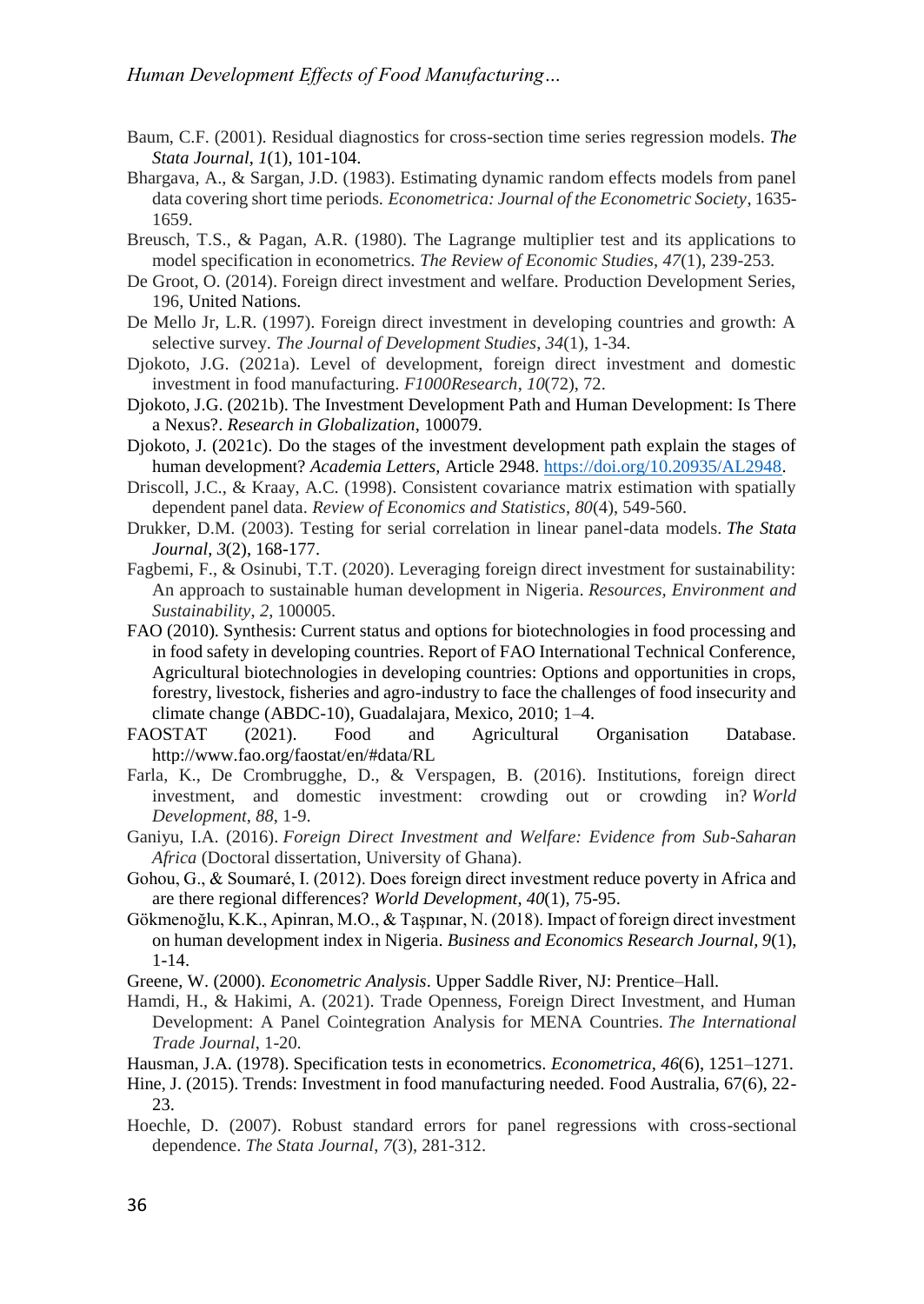- Hosmer, D.W., Jr., & Lemeshow, S.A. (1989). Applied Logistic Regression. New York: Wiley.
- Hosmer, D.W., Jr., S.A. Lemeshow, & Sturdivant, R.X. (2013). Applied Logistic Regression. 3rd ed. Hoboken, NJ: Wiley.
- Hsiao, C. (2014). *Analysis of Panel Data* (No. 54). Cambridge University Press.
- Hsiao, C., Pesaran, M.H., & Tahmiscioglu, A.K. (2002). Maximum likelihood estimation of fixed effects dynamic panel data models covering short time periods. *Journal of Econometrics*, *109*(1), 107-150.
- Kaukab, M.E., & Surwandono, S. (2021). Convergence of Human Development Index: case study of foreign direct investment in ASEAN. *Business: Theory and Practice*, *22*(1), 12- 17.
- Kolster, J. (2015). *Does foreign direct investment improve welfare in North African countries?* (No. 2162). AfDB Working Paper. North Africa Policy Series.
- Kosova, R. (2010). Do foreign firms crowd out domestic firms? Evidence from the Czech Republic. *The Review of Economics and Statistics*, *92*(4), 861-881.
- Kripfganz, S. (2016). Quasi–maximum likelihood estimation of linear dynamic short-T paneldata models. *The Stata Journal*, *16*(4), 1013-1038.
- Leonard, W., Zhang, P., Ying, D., & Fang, Z. (2020). Application of extrusion technology in plant food processing byproducts: An overview. *Comprehensive Reviews in Food Science and Food Safety*, *19*(1), 218-246.
- Mansouri, Z. (2019). Moroccan Foreign direct investment and Human development in ECOWAS countries: an econometric modeling using dynamic panel cointegration panel approach. *International Review of Economics, Management and Law Research*, *1*(1).
- Menon, J. (2013). Narrowing the development divide in ASEAN: the role of policy. *Asian-Pacific Economic Literature, 27*(2), 25–51.
- Minhaj, S.Q., Ahmed, R., & Hai, S.S. (2007). Globalization, foreign direct investment and the human development index: The case of Pakistan. *University of Karachi. Pakistan, Unpublished Paper*.
- Mustafa, G., Rizov, M., & Kernohan, D. (2017). Growth, human development, and trade: the Asian experience. *Economic Modeling*, *61*, 93–101.
- Nakouwo, S.N. (2019). *Foreign Direct Investment (FDI) and Sustainable Human Development in Africa* (Doctoral dissertation, University of Ghana).
- Nellis Jr, R.E. (1977). *Determinants of direct private foreign investment in the manufacturing sector of the us food system*. The Pennsylvania State University.
- OECD (2009). OECD benchmark definition of foreign direct investment 2008: Fourth Edition, OECD Publishing, Paris.
- Orbes Cervantes, I. (2018). Foreign Direct Investment and Human Development. Dissertation: The Australian National University.
- Overend, C.J. (1995). *Impact of exports and foreign direct investment on the nature of competition in the United States food manufacturing industry* (Doctoral dissertation, Purdue University).
- Phan, K.K.T., Truong, T., Wang, Y., & Bhandari, B. (2020). Nanobubbles: Fundamental characteristics and applications in food processing. *Trends in Food Science & Technology*, *95*, 118-130.
- Phillips, S., & Ahmadi‐Esfahani, F.Z. (2010). Export market participation, spillovers, and foreign direct investment in Australian food manufacturing. *Agribusiness*, *26*(3), 329-347.
- Primanthi, M. (2015). Foreign direct investment-productivity growth nexus: evidence from food and beverages, textiles and garments subsectors manufacturing subsectors in Indonesia. In *Advances in Business-Related Scientific Research Conference* (pp. 14-16).
- Punthakey, J. (2020). Foreign direct investment and trade in agro-food global value chains. OECD Food, Agriculture and Fisheries Papers, No. 142, OECD Publishing, Paris.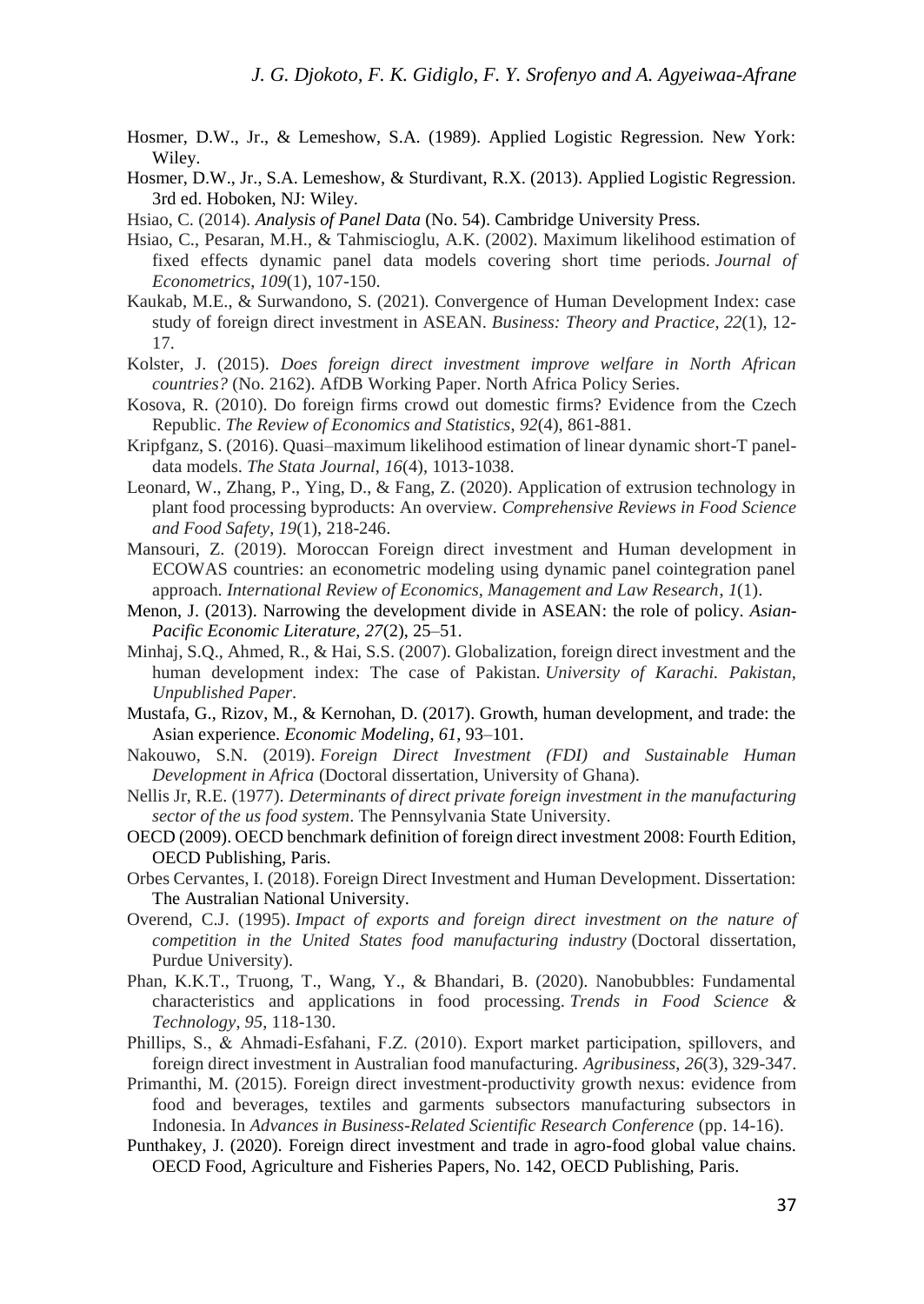- Ramsey, J.B. (1969). Tests for specification errors in classical linear least‐squares regression analysis. *Journal of the Royal Statistical Society: Series B (Methodological)*, *31*(2), 350- 371.
- Ranjkeshan, A. (2021). Foreign Direct Investment and Welfare: Is Sub-Saharan Africa Different? Lund University.
- Sen, A. (1987). *The standard of living: lecture I, concepts and critiques*. Tanner Lectures, Cambridge University Press, Cambridge.
- Sen, A. (1992). *Inequality Reexamined*. Oxford University Press.
- Sen, A. (1997). Editorial: Human capital and human capability. *World Development, 25*(12), 1959-1961.
- Sen, A. (1998). Mortality as an indicator of economic success and failure. *The Economic Journal, 108*(446), 1-25.
- Sharma, B., & Gani, A. (2004). The effects of foreign direct investment on human development. *Global Economy Journal*, *4*(2), 1850025.
- Solow, R.M. (1956). A Contribution to the Theory of Economic Growth. *Quarterly Journal of Economics. 70*(1),65-94.
- Srivastava, S., & Talwar, S. (2020). Decrypting the dependency relationship between the triad of foreign direct investment, economic growth and human development. *The Journal of Developing Areas*, *54*(2).
- Stadler, D., Berthiller, F., Suman, M., Schuhmacher, R., & Krska, R. (2020). Novel analytical methods to study the fate of mycotoxins during thermal food processing. *Analytical and Bioanalytical Chemistry*, *412*(1), 9-16.
- Tarlov, A.R., Ware, Jr., Greenfield, S., Nelson, E.C., Perrin, E., & Zubkoff, M. (1989). The medical outcomes study. An application of methods for monitoring the results of medical care. *Journal of the American Medical Association 262*, 925–930.
- UNCTAD (2009). Transnational corporations, agricultural production and development, World Investment Report 2009, United Nations Conference on Trade and Development, New York and Geneva.
- UNDP (2021). Human Development Index (HDI). [http://hdr.undp.org/en/content/human](http://hdr.undp.org/en/content/human-development-index-hdi)[development-index-hdi](http://hdr.undp.org/en/content/human-development-index-hdi)
- Vaughan, O. (1995). *Implications of Foreign Direct Investment for the Canadian Food and Beverage Manufacturing Industry* (No. 363-2016-18838).
- Wells, K.B., Hays, R.D., Burnam, M.A., Rogers, W.H., Greenfield, S. & Ware, Jr., J.E. (1989). Detection of depressive disorder for patients receiving prepaid or fee-for-service care. Results from the Medical Outcomes Survey. *Journal of the American Medical Association 262*, 3298–3302.
- Wendt, M., & Pederson, G.D. (2006). *Determinants of Foreign Direct Investment in the Food Manufacturing Industry* (No. 379-2016-22012).
- Wooldridge, J.M. (2002). *Econometric Analysis of Cross Section and Panel Data*. Cambridge, MA: MIT Press.